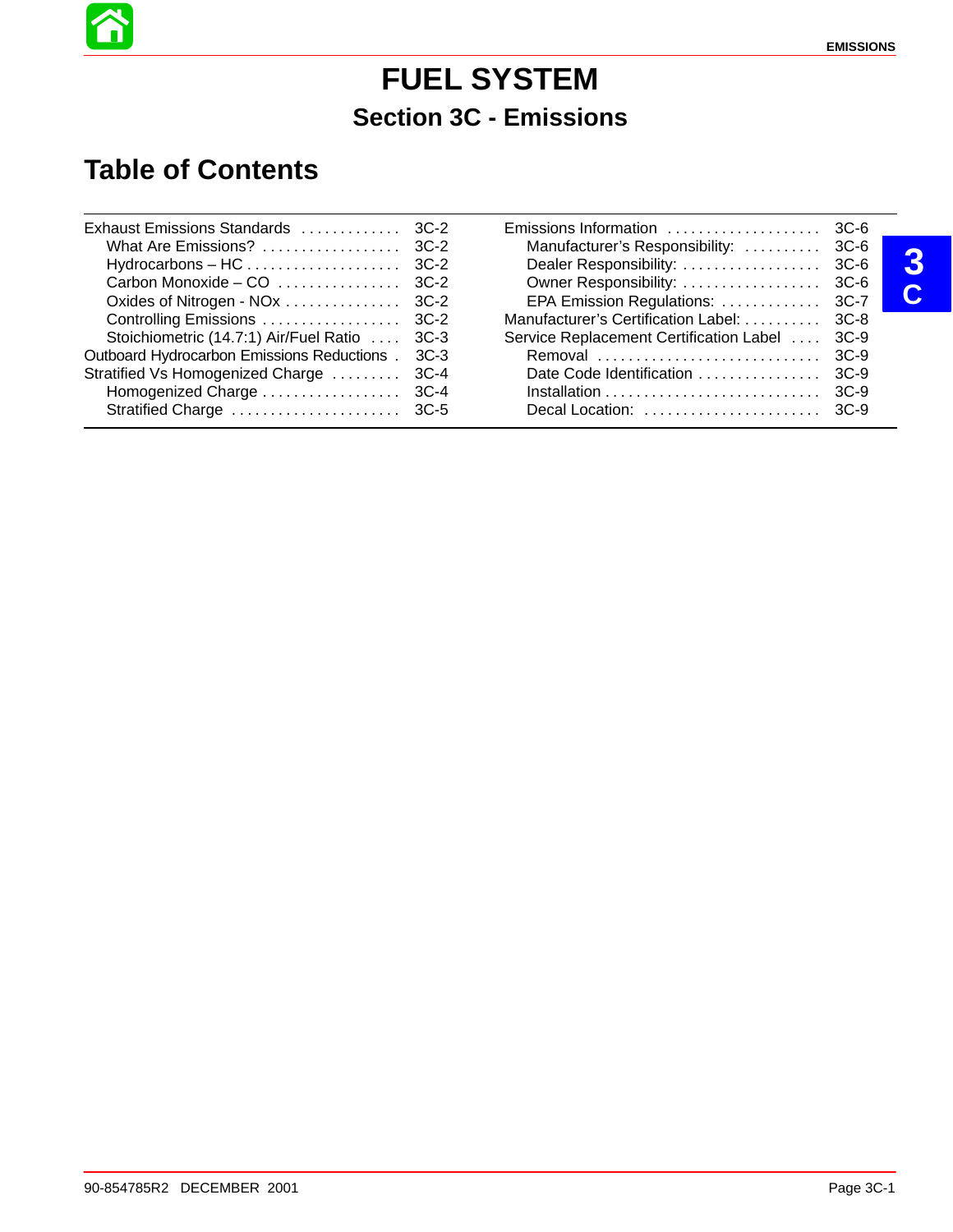

## **Exhaust Emissions Standards**

Through the Environmental Protection Agency (EPA), the federal government has established exhaust emissions standards for all new marine engines sold in the U.S.

### **What Are Emissions?**

Emissions are what comes out of the exhaust system in the exhaust gas when the engine is running. They are formed as a result of the process of combustion or incomplete combustion. To understand exhaust gas emissions, remember that both air and fuel are made of several elements. Air contains oxygen and nitrogen among other elements; gasolene contains mainly hydrogen and carbon. These four elements combine chemically during combustion. If combustion were complete, the mixture of air and gasoline would result in these emissions: water, carbon dioxide and nitrogen, which are not harmful to the environment. But combustion is not usually complete. Also, potentially harmful gases can be formed during and after combustion.

All marine engines must reduce the emission of certain pollutants, or potentially harmful gases, in the exhaust to conform with levels legislated by the EPA. Emissions standards become more stringent each year. Standards are set primarily with regard to three emissions: hydrocarbons (HC), carbon monoxide (CO) and oxides of nitrogen (NOx).

### **Hydrocarbons – HC**

Gasoline is a hydrocarbon fuel. The two elements of hydrogen and carbon are burned during combustion in combination with oxygen. But they are not totally consumed. Some pass through the combustion chamber and exit the exhaust system as unburned gases known as hydrocarbons.

### **Carbon Monoxide – CO**

Carbon is one of the elements that make up the fuel burned in the engine along with oxygen during the combustion process. If the carbon in the gasoline could combine with enough oxygen (one carbon atom with two oxygen atoms), it would come out of the engine in the form of carbon dioxide  $(CO<sub>2</sub>)$ .  $CO<sub>2</sub>$  is a harmless gas. But carbon often combines with insufficient oxygen (one carbon atom with one oxygen atom). This forms carbon monoxide, CO. Carbon monoxide is the product of incomplete combustion and is a dangerous, potentially lethal gas.

### **Oxides of Nitrogen - NOx**

NOx is a slightly different byproduct of combustion. Nitrogen is one of the elements that makes up the air going into the engine. Under extremely high temperatures it combines with oxygen to form oxides of nitrogen (NOx). This happens in the engine's combustion chambers when temperatures are too high. NOx itself is not harmful, but when exposed to sunlight it combines with unburned hydrocarbons to create the visible air pollutant known as smog. Smog is a serious problem in California as well as many other heavily populated areas of the United States.

### **Controlling Emissions**

There are two principle methods of reducing emissions from a two-stroke-cycle marine engine. The first method is to control the air/fuel ratio that goes into the combustion chamber. The second is to control the time when this air/fuel mixture enters the combustion chamber. Timing is important, to prevent any unburned mixture from escaping out of the exhaust port.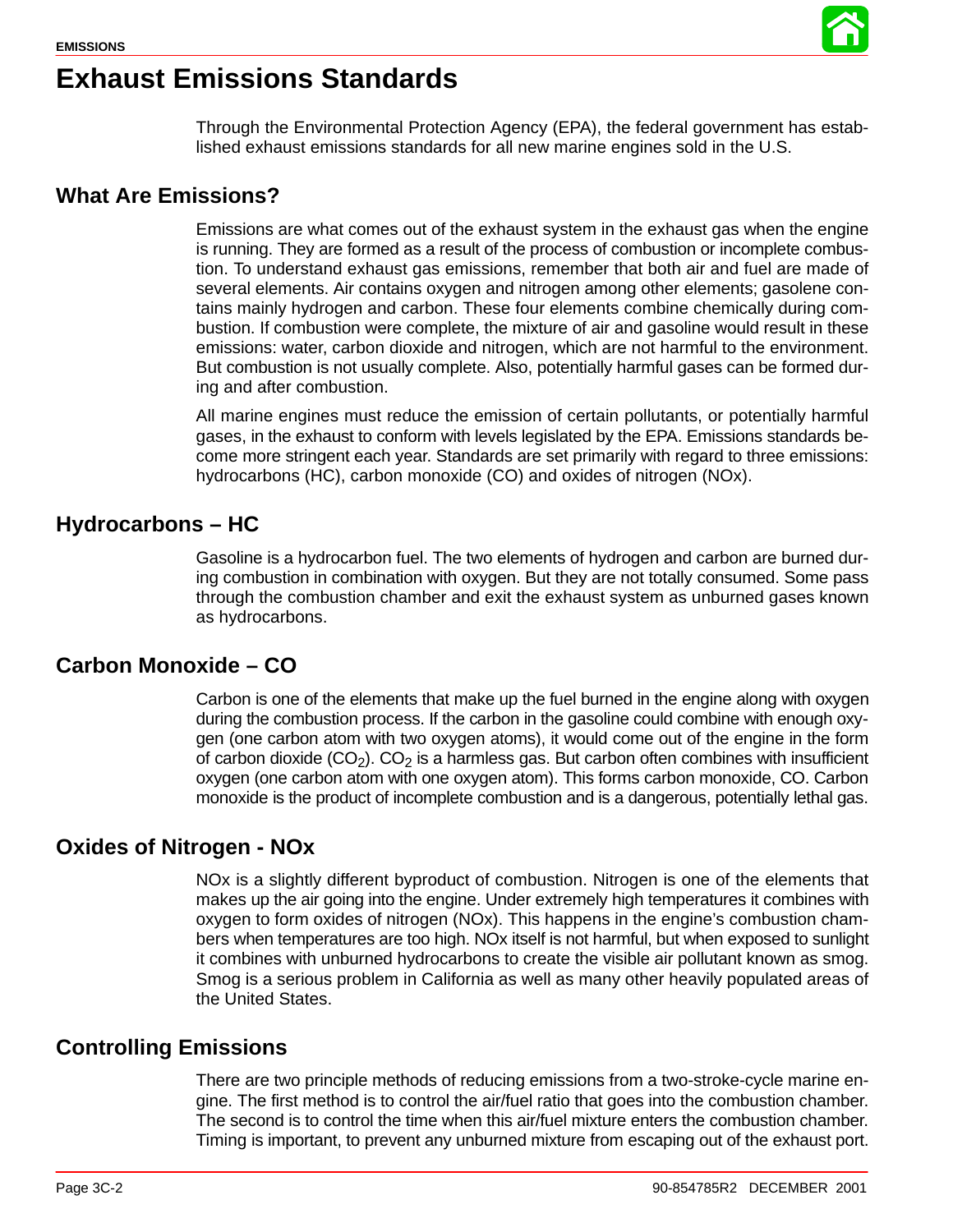

### **Stoichiometric (14.7:1) Air/Fuel Ratio**

In the search to control pollutants and reduce exhaust emissions, engineers have discovered that they can be reduced effectively if a gasoline engine operates at an air/fuel ratio of 14.7:1. The technical term for this ideal ratio is stoichiometric. An air/fuel ratio of 14.7:1 provides the best control of all three elements in the exhaust under almost all conditions.

The HC and CO content of the exhaust gas is influenced significantly by the air/fuel ratio. At an air/fuel ratio leaner than 14.7:1, HC and CO levels are low, but with a ratio richer than 14.7:1 they rise rapidly. It would seem that controlling HC and CO by themselves might not be such a difficult task; the air/fuel ratio only needs to be kept leaner than 14.7:1. However, there is also NOx to consider.

As the air/fuel ratio becomes leaner, combustion temperatures increase. Higher combustion temperatures raise the NOx content of the exhaust. But, enrichening the air/fuel ratio to decrease combustion temperatures and reduce NOx also increases HC and CO, as well as lowering fuel economy. So the solution to controlling NOx - as well as HC and CO - is to keep the air/fuel ratio as close to 14.7:1 as possible.

## **Outboard Hydrocarbon Emissions Reductions**



### **8 1/3% PER YEAR OVER 9 MODEL YEARS**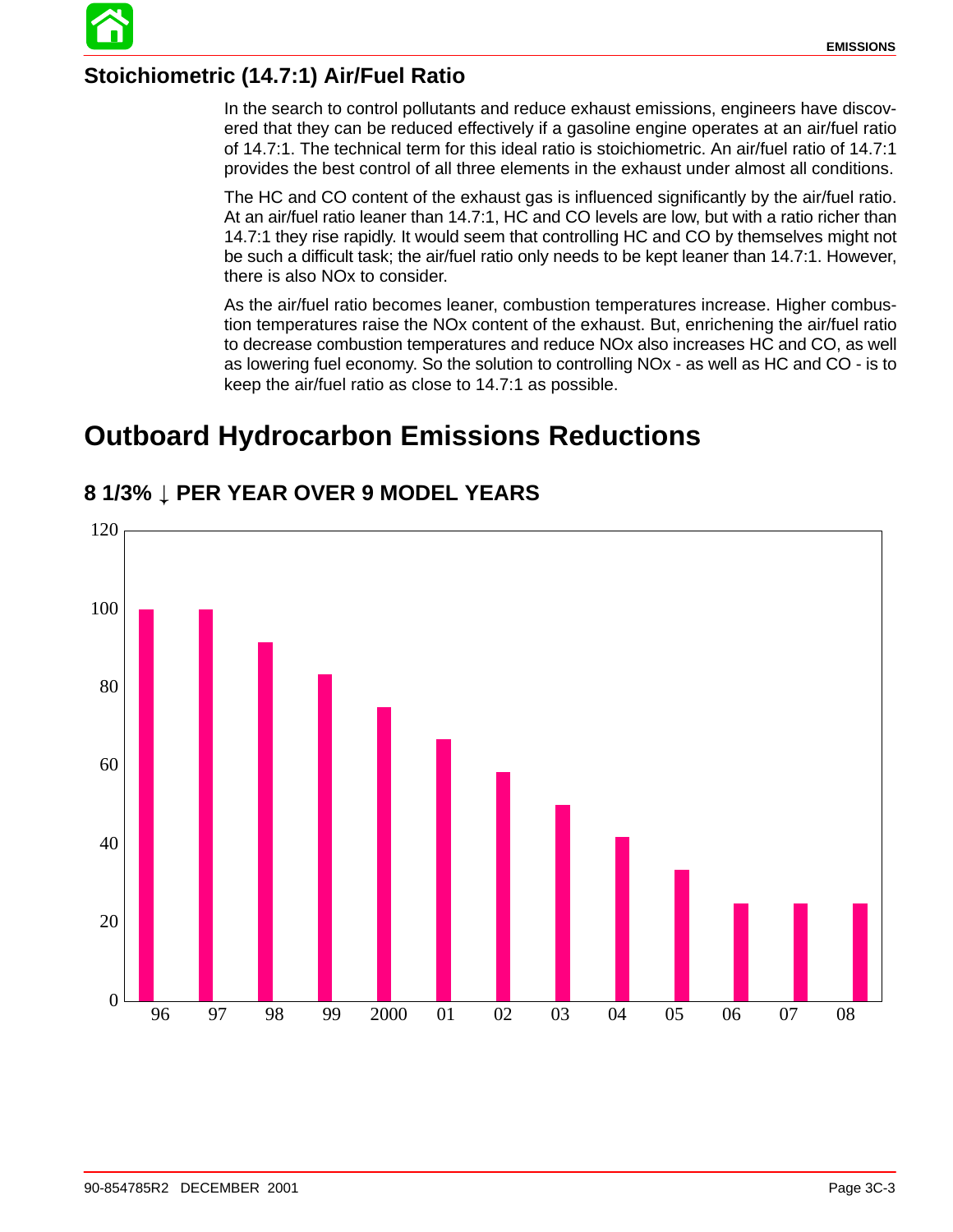

# <span id="page-3-0"></span>**Stratified Vs Homogenized Charge**

DFI engines use a stratified charge inside the combustion chamber to aid in reducing emissions. All other models use a homogenized charge. The difference between the two is:

### **Homogenized Charge**

A homogenized charge has the fuel/air particles mixed evenly throughout the cylinder. This mixing occurs inside the carburetor venturi, reed blocks and crankcase. Additional mixing occurs as the fuel is forced through the transfer system into the cylinder.

The homogenized charge is easy to ignite as the air/fuel ratio is approximately 14.7:1.

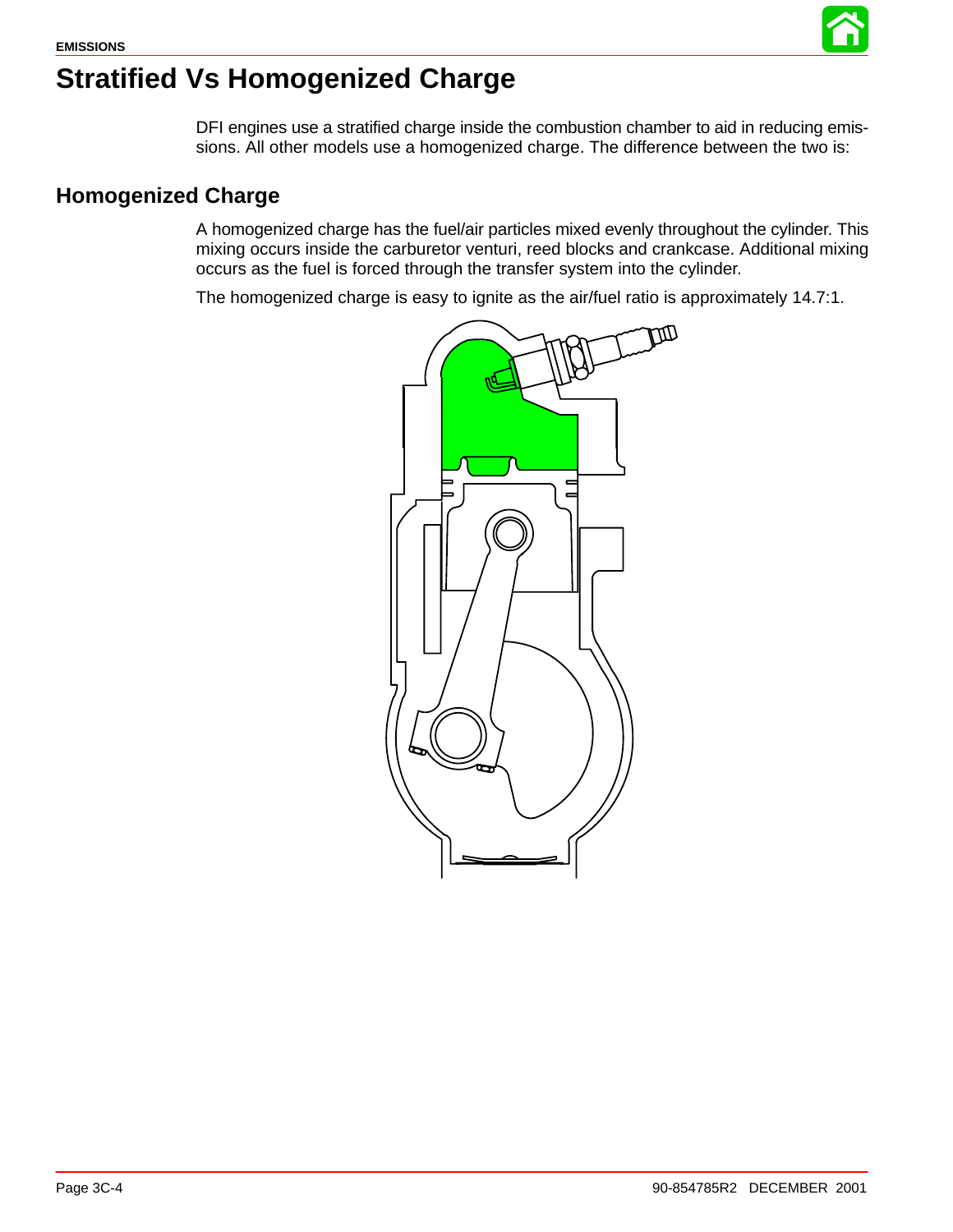# **Stratified Charge**

A stratified charge engine only pulls air through the transfer system. The fuel required for combustion is forced into the cylinder through an injector placed in the top of the cylinder (head). The injector sprays a fuel/air mixture in the form of a bubble into the cylinder. Surrounding this bubble is air supplied by the transfer system. As the bubble is ignited and burns, the surrounding air provides almost complete combustion before the exhaust port opens.

A stratified charge is hard to ignite, the fuel/air bubble is not evenly mixed at 14.7:1 and not easily ignited.

![](_page_4_Picture_4.jpeg)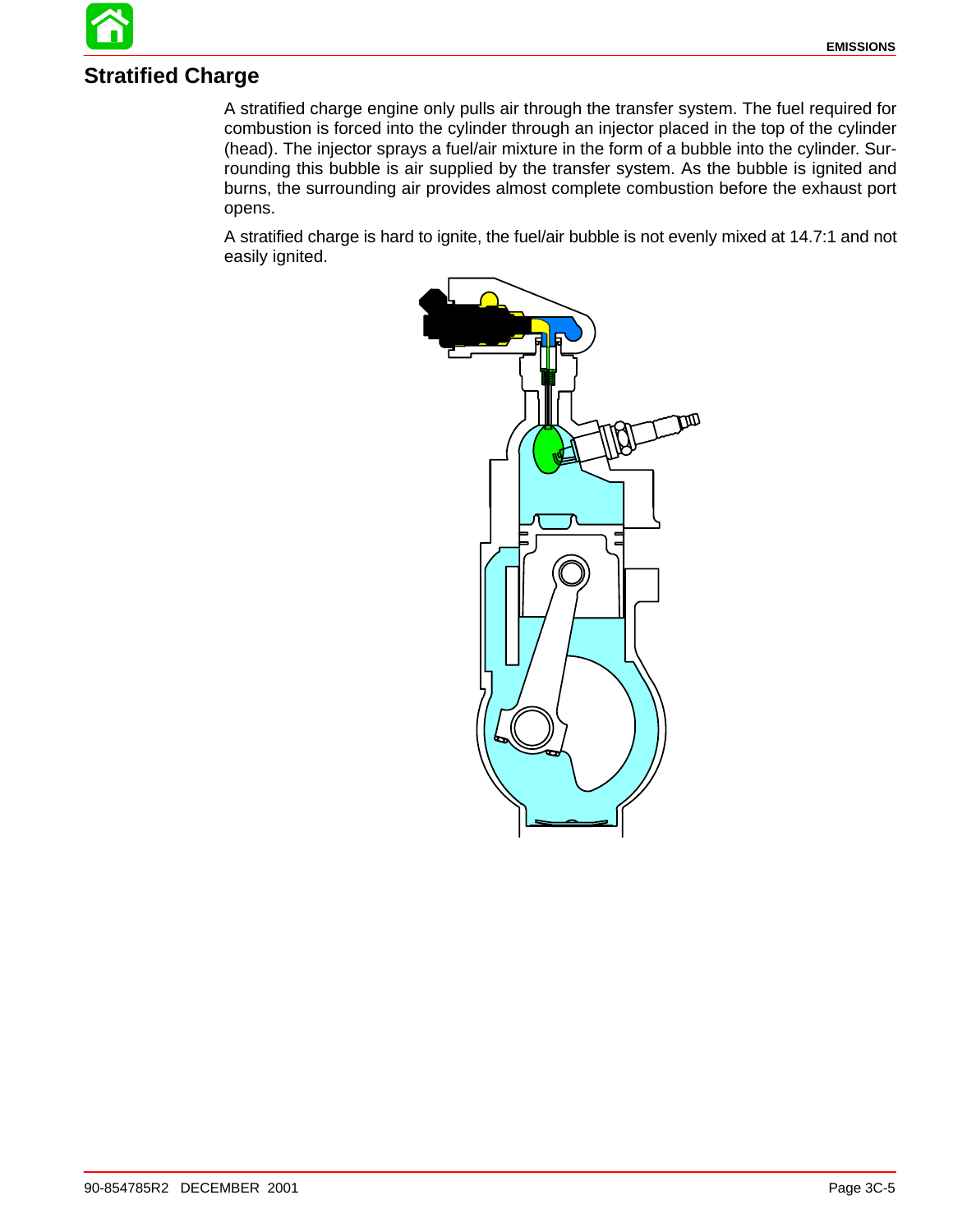![](_page_5_Picture_1.jpeg)

# **Emissions Information**

### **Manufacturer's Responsibility:**

Beginning with 1998 model year engines, manufacturers of all marine propulsion engines must determine the exhaust emission levels for each engine horsepower family and certify these engines with the United States Environmental Protection Agency (EPA). A certification decal/emissions control information label, showing emission levels and engine specifications directly related to emissions, **must** be placed on each engine at the time of manufacture.

### **Dealer Responsibility:**

When performing service on all 1998 and later outboards that carry a certification, attention must be given to any adjustments that are made that affect emission levels.

Adjustments must be kept within published factory specifications.

Replacement or repair of any emission related component must be executed in a manner that maintains emission levels within the prescribed certification standards.

Dealers are **not** to modify the engine in any manner that would alter the horsepower or allow emission levels to exceed their predetermined factory specifications.

Exceptions include manufacturers prescribed changes, such as that for altitude adjustments.

### **Owner Responsibility:**

The owner/operator is required to have engine maintenance performed to maintain emission levels within prescribed certification standards.

The owner/operator is **not** to modify the engine in any manner that would alter the horsepower or allow emissions levels to exceed their predetermined factory specifications.

Single engine exceptions may be allowed with permission from the EPA for racing and testing.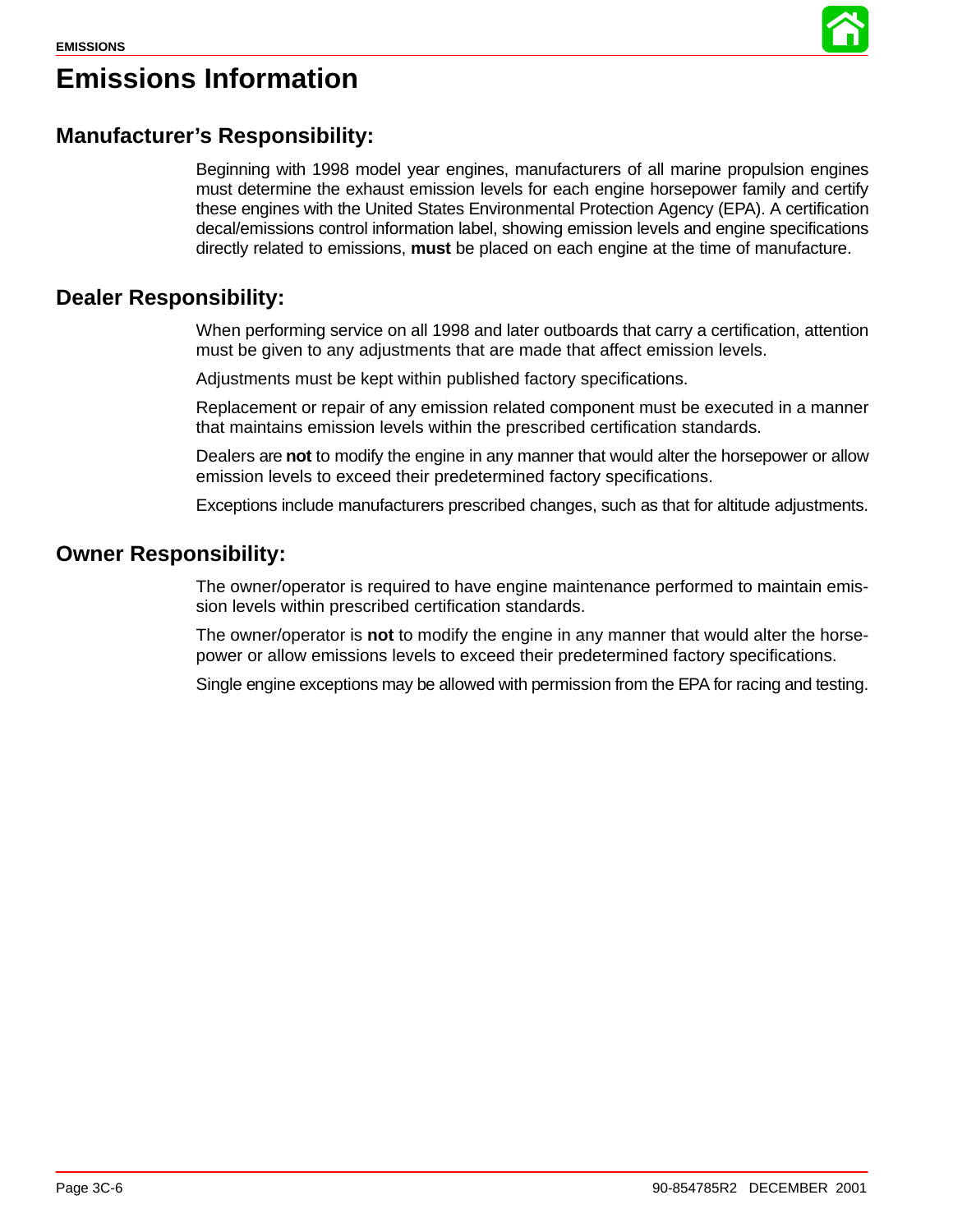### **EPA Emission Regulations:**

All new 1998 and later outboards manufactured by Mercury Marine are certified to the United States Environmental Protection Agency as conforming to the requirements of the regulations for the control of air pollution from new outboard motors. This certification is contingent on certain adjustments being set to factory standards. For this reason, the factory procedure for servicing the product must be strictly followed and, whenever practicable, returned to the original intent of the design.

The responsibilities listed above are general and in no way a complete listing of the rules and regulations pertaining to the EPA laws on exhaust emissions for marine products. For more detailed information on this subject, you may contact the following locations:

VIA U.S. POSTAL SERVICE: Office of Mobile Sources Engine Programs and Compliance Division Engine Compliance Programs Group (6403J) 401 M St. NW Washington, DC 20460

VIA EXPRESS or COURIER MAIL: Office of Mobile Sources Engine Programs and Compliance Division Engine Compliance Programs Group (6403J) 501 3rd St. NW Washington, DC 20001

EPA INTERNET WEB SITE: http:/www.epa.gov/omswww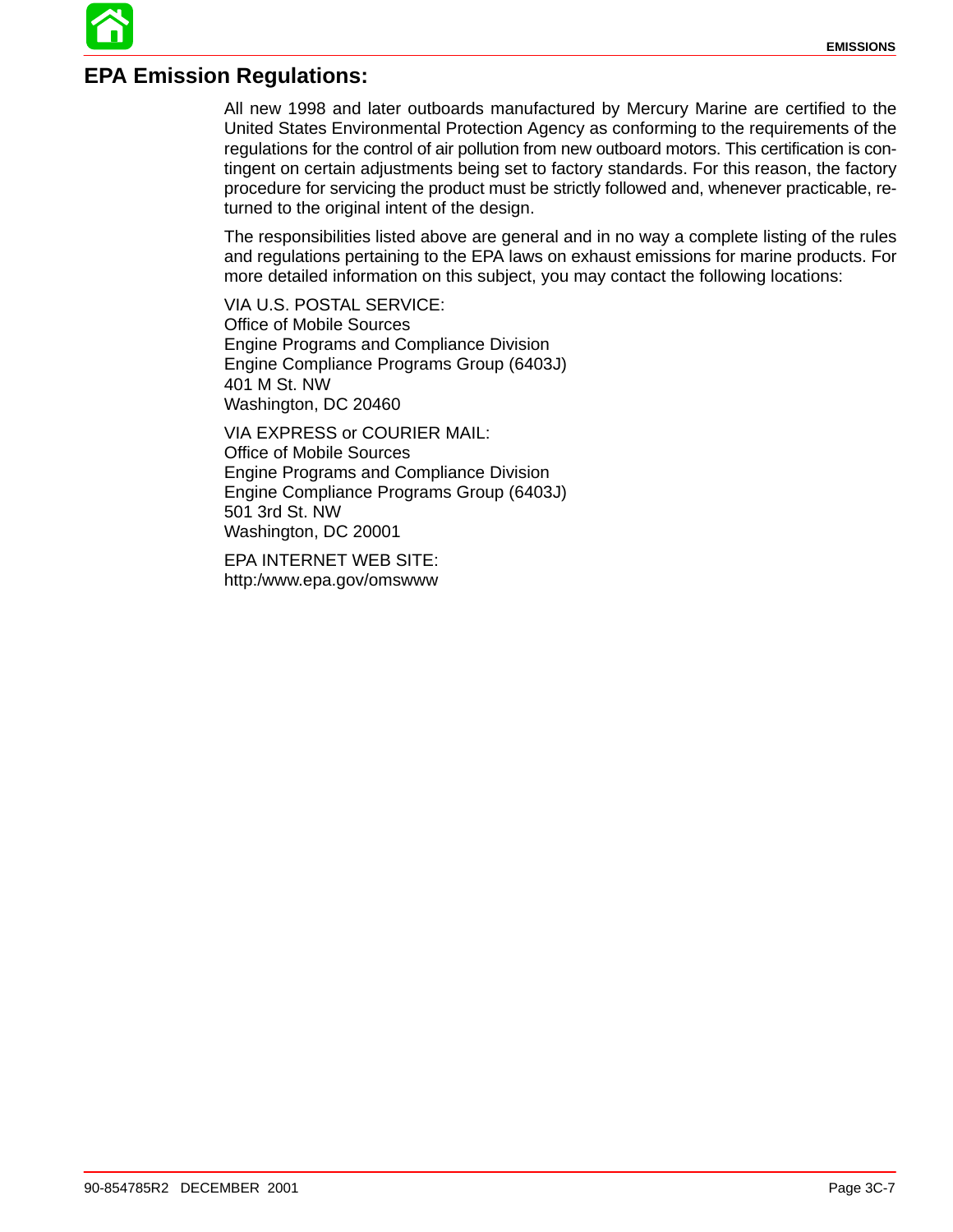![](_page_7_Picture_1.jpeg)

# **Manufacturer's Certification Label:**

The certification label must be placed on each engine at the time of manufacture and must be replaced in the same location if damaged or removed. Shown below is a typical certification label and is not representative of any one model. Label shown below is not to scale; (shown at twice the normal size).

![](_page_7_Figure_4.jpeg)

- **a -** Spark Ignition (SI)
- **b -** Idle Speed (In Gear)
- **c -** Cubic Centimeter
- **d -** Engine Horsepower rating
- **e -** Month and Year of Production
- **f -** Valve Clearance (Four Stroke engines only)
- **g -** Recommended spark plug for best engine performance
- **h -** Timing specifications when adjustable
- **i -** FEL: Represents (Mercury Marine) statement of the maximum emissions output for the engine family
- **j -** Family example

![](_page_7_Figure_15.jpeg)

No Point = C.I. such as 0113 =113 Cubic Inches